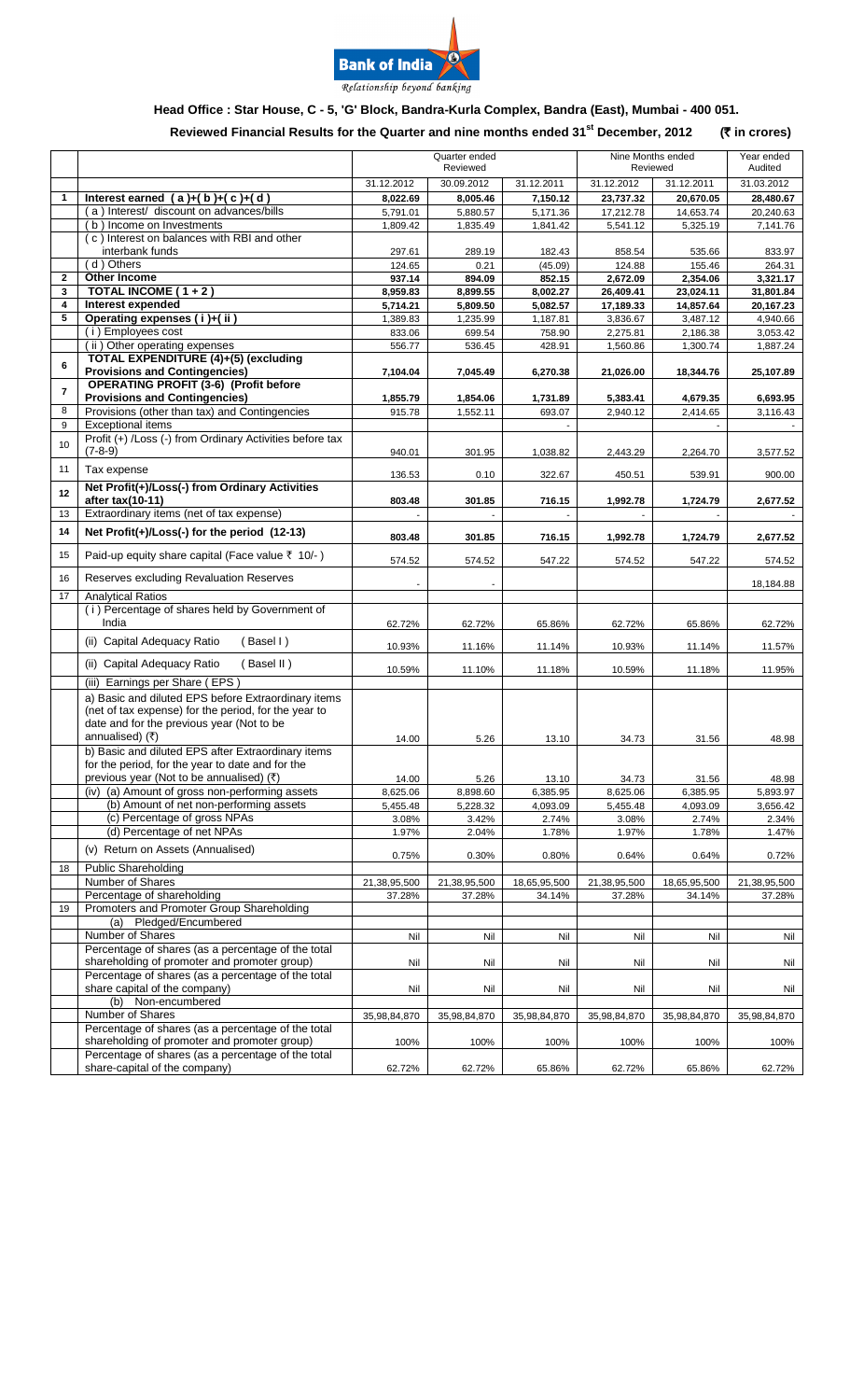## **Segment Information : Part A : Business Segment (** $\overline{\tau}$  in crores)

|                                          | Quarter ended<br>Reviewed |                       | Nine Month ended<br>Reviewed |                       | Year ended<br>Audited |                       |
|------------------------------------------|---------------------------|-----------------------|------------------------------|-----------------------|-----------------------|-----------------------|
| <b>Segment Revenue</b>                   | 31.12.2012                | 30.09.2012            | 31.12.2011                   | 31.12.2012            | 31.12.2011            | 31.03.2012            |
| a) Treasury Operations                   | 2.361.63                  | 2,423.91              | 2,224.91                     | 7.135.74              | 6.624.78              | 8,971.13              |
| b) Wholesale Banking Operations          | 3,843.08                  | 3,909.28              | 3,610.92                     | 11,782.91             | 10,327.08             | 14,455.57             |
| c) Retail Banking Operations             | 2651.70                   | 2,592.45              | 2,228.15                     | 7,433.00              | 5,953.67              | 8,163.05              |
| d) Unallocated                           | 127.32                    | 0.10                  | (44.67)                      | 128.10                | 156.27                | 270.86                |
| Total                                    | 8,983.73                  | 8,925.74              | 8,019.31                     | 26,479.75             | 23,061.80             | 31,860.61             |
| Less: Inter Segment Revenue              | 23.90                     | 26.19                 | 17.04                        | 70.34                 | 37.69                 | 58.77                 |
| <b>Income from Operations</b>            | 8,959.83                  | 8,899.55              | 8,002.27                     | 26,409.41             | 23,024.11             | 31,801.84             |
| <b>Segment Results</b>                   |                           |                       |                              |                       |                       |                       |
| a) Treasury Operations                   | 270.06                    | 377.75                | 475.16                       | 1,009.37              | 789.25                | 1,615.23              |
| b) Wholesale Banking Operations          | 104.74                    | (10.36)               | 276.72                       | 840.30                | 1,056.98              | 1,465.53              |
| c) Retail Banking Operations             | 572.21                    | 45.52                 | 410.78                       | 816.77                | 567.52                | 649.74                |
| d) Unallocated                           | (7.00)                    | (110.96)              | (123.84)                     | (223.15)              | (149.05)              | (152.98)              |
| Total                                    | 940.01                    | 301.95                | 1,038.82                     | 2,443.29              | 2,264.70              | 3,577.52              |
| Less : i) Other Un-allocable expenditure |                           |                       |                              |                       |                       |                       |
| ii) Un-allocable income                  |                           |                       |                              |                       |                       |                       |
| <b>Total Profit Before Tax</b>           | 940.01                    | 301.95                | 1,038.82                     | 2,443.29              | 2,264.70              | 3,577.52              |
| <b>Provision for Tax</b>                 | 136.53                    | 0.10                  | 322.67                       | 450.51                | 539.91                | 900.00                |
|                                          |                           |                       |                              |                       |                       |                       |
| <b>Net Profit</b>                        | 803.48                    | 301.85                | 716.15                       | 1,992.78              | 1,724.79              | 2,677.52              |
| <b>Segment Assets</b>                    |                           |                       |                              |                       |                       |                       |
| a) Treasury Operations                   | 1,21,980.19               | 1,21,741.04           | 1,16,711.24                  | 1,21,980.19           | 1,16,711.24           | 1,16,936.59           |
| b) Wholesale Banking Operations          | 2,11,184.35               | 1,93,942.42           | 1,79,082.18                  | 2,11,184.35           | 1,79,082.18           | 1,91,886.13           |
| c) Retail Banking Operations             | 75,609.12                 | 72,684.98             | 61,991.82                    | 75,609.12             | 61,991.82             | 67,877.47             |
| d) Unallocated                           | 7,192.39                  | 7,370.78              | 6,771.24                     | 7,192.39              | 6,771.24              | 7,835.28              |
| Total                                    | 4,15,966.05               | 3,95,739.22           | 3,64,556.48                  | 4,15,966.05           | 3,64,556.48           | 3,84,535.47           |
| <b>Segment Liabilities</b>               |                           |                       |                              |                       |                       |                       |
| a) Treasury Operations                   | 1,15,463.78               | 1,15,439.57           | 1,10,592.03                  | 1,15,463.78           | 1,10,592.03           | 1,10,866.24           |
| b) Wholesale Banking Operations          | 2,00,139.17               | 1,83,691.89           | 1,69,646.14                  | 2,00,139.17           | 1,69,646.14           | 1,81,978.81           |
| c) Retail Banking Operations             | 71,570.26                 | 69,045.44             | 58,720.14                    | 71,570.26             | 58,720.14             | 64,382.53             |
| d) Unallocated                           | 5,519.91                  | 5,213.88              | 5,973.41                     | 5,519.91              | 5,973.41              | 6,346.11              |
| Total                                    | 3,92,693.12               | 3,73,390.78           | 3,44,931.72                  | 3,92,693.12           | 3,44,931.72           | 3,63,573.69           |
| <b>Capital Employed</b>                  |                           |                       |                              |                       |                       |                       |
| (Segment Assets - Segment Liabilities)   |                           |                       |                              |                       |                       |                       |
| a) Treasury Operations                   | 6,516.41                  | 6,301.48              | 6,119.21                     | 6,516.41              | 6,119.21              | 6,070.35              |
| b) Wholesale Banking Operations          | 11,045.18                 | 10,250.53             | 9,436.04                     | 11,045.18             | 9,436.04              | 9,907.32              |
| c) Retail Banking Operations             | 4,038.86                  | 3,639.53              | 3,271.68                     | 4,038.86              | 3,271.68              | 3,494.94              |
| d) Unallocated<br>Total                  | 1,672.48<br>23,272.93     | 2,156.90<br>22,348.44 | 797.83<br>19,624.76          | 1,672.48<br>23,272.93 | 797.83<br>19,624.76   | 1,489.17<br>20,961.78 |

# **Part B : Geographical Segment (₹** *in crores*)

| Particulars   | Quarter ended<br>Reviewed |             |             | Nine Month ended<br>Reviewed |             | Year ended<br>Audited |
|---------------|---------------------------|-------------|-------------|------------------------------|-------------|-----------------------|
| Revenue       | 31.12.2012                | 30.09.2012  | 31.12.2011  | 31.12.2012                   | 31.12.2011  | 31.03.2012            |
| Domestic      | 8.064.85                  | 7.964.61    | 7.157.70    | 23.554.93                    | 20,919.80   | 28,816.89             |
| International | 894.98                    | 934.94      | 844.57      | 2.854.48                     | 2,104.31    | 2,984.95              |
| Total         | 8.959.83                  | 8.899.55    | 8.002.27    | 26.409.41                    | 23.024.11   | 31,801.84             |
| <b>Assets</b> |                           |             |             |                              |             |                       |
| Domestic      | 3.06.866.82               | 3,07,426.55 | 2.77.574.47 | 3,06,866.82                  | 2,77,574.47 | 2,95,516.76           |
| International | 09,099.23                 | 88.312.67   | 86,982.01   | ,09,099.23                   | 86,982.01   | 89,018.71             |
| <b>Total</b>  | 4,15,966.05               | 3,95,739.22 | 3,64,556.48 | 4,15,966.05                  | 3,64,556.48 | 3,84,535.47           |

Note: There are no significant Other Banking Operations carried on by the Bank.

### **Allocations of costs :**

a) Expenses directly attributed to particular segment are allocated to the relative segment.

b) Expenses not directly attributable to specific segment are allocated in proportion to number of employees/business managed.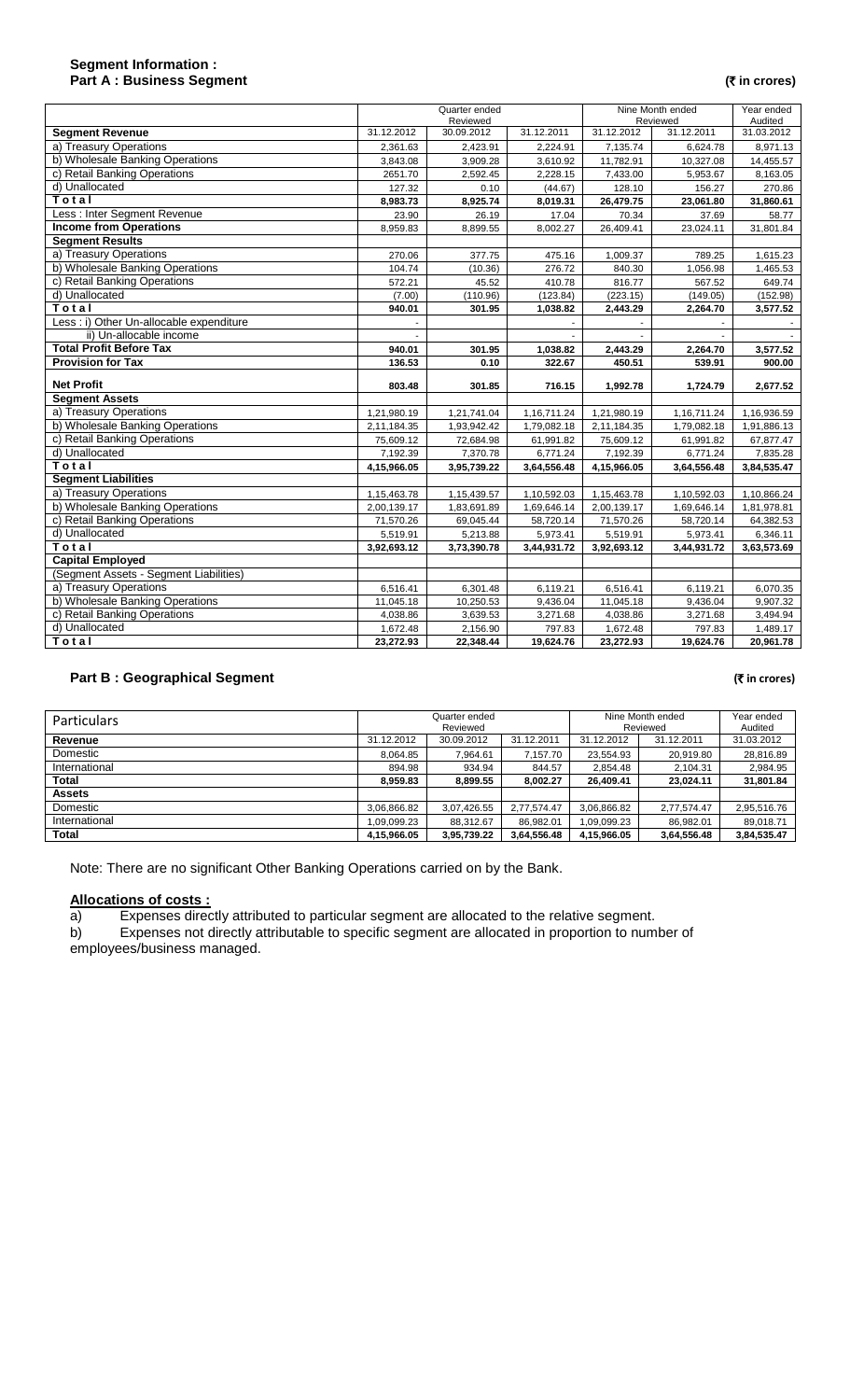## **SUMMARISED BALANCE SHEET**

### **(**` **in crores)**

| <b>Particulars</b>                                    | As at                          | As at                          |  |  |  |
|-------------------------------------------------------|--------------------------------|--------------------------------|--|--|--|
|                                                       | 31 <sup>st</sup> December 2012 | 31 <sup>st</sup> December 2011 |  |  |  |
|                                                       | Reviewed)                      | Reviewed)                      |  |  |  |
| <b>CAPITAL AND LIABILITIES</b>                        |                                |                                |  |  |  |
| Capital                                               | 574.52                         | 547.22                         |  |  |  |
| <b>Reserves and Surplus</b>                           | 22,698.41                      | 19,077.54                      |  |  |  |
| <b>Deposits</b>                                       | 3,49,117.09                    | 3,07,252.24                    |  |  |  |
| <b>Borrowings</b>                                     | 28,686.19                      | 24,541.75                      |  |  |  |
| Other Liabilities and provisions                      | 14,889.84                      | 13,137.73                      |  |  |  |
| <b>TOTAL</b>                                          | 4,15,966.05                    | 3,64,556.48                    |  |  |  |
|                                                       |                                |                                |  |  |  |
| <b>ASSETS</b>                                         |                                |                                |  |  |  |
| Cash and balances with Reserve Bank of India          | 17,940.14                      | 18,952.66                      |  |  |  |
| Balances with bank and money at call and short notice | 22,579.63                      | 16,944.85                      |  |  |  |
| Investments                                           | 86,082.70                      | 85,682.50                      |  |  |  |
| Advances                                              | 2,76,486.36                    | 2,30,354.64                    |  |  |  |
| <b>Fixed Assets</b>                                   | 2,853.49                       | 2,588.48                       |  |  |  |
| <b>Other Assets</b>                                   | 10,023.73                      | 10,033.35                      |  |  |  |
| <b>TOTAL</b>                                          | 4,15,966.05                    | 3,64,556.48                    |  |  |  |

## **NOTES:**

- 1. The financial results for the quarter/ nine month ended 31<sup>st</sup> December, 2012 have been arrived at following the same accounting policies as followed in the preceding financial year ended 31<sup>st</sup> March, 2012.
- 2. The above financial results have been approved by the Board of Directors at its meeting held on 28<sup>th</sup> January, 2013 and have been subjected to Limited Review by the Statutory Central Auditors of the Bank.
- 3. The unaudited financial results for the quarter/ nine month ended 31<sup>st</sup>December, 2012 have been arrived at after considering extant guidelines of Reserve Bank of India (RBI) on Prudential norms for Income Recognition, Asset Classification and Provisioning and providing for other usual and necessary provisions including Employee Benefits on estimated basis.
- 4. In accordance with the RBI circular no. DBOD.BP.BC.80/21.04.018/2010-11 dated 09.02.2011:
	- a) a sum of ₹110.61 crore has been charged to the Profit & Loss Account during the quarter on proportionate basis towards additional liability of `2212.15 crore (being amortised over 5 years beginning from 31.03.2011) on account of reopening of pension option for existing employees who had not opted for pension earlier calculated on actuarial basis. The balance amount of ₹995.47crore is being carried forward to be charged to Profit & Loss Account for future periods.
	- b) a sum of  $\overline{z}21.45$  crore has been charged to the Profit & Loss Account during the quarter on proportionate basis towards additional liability of ₹428.96 crore (being amortised over 5 years beginning from 31.03.2011) on account of the enhancement of gratuity limits in Payment of Gratuity Act, 1972. The balance amount of ₹193.03crore is being carried forward to be charged to Profit & Loss Account for future periods.